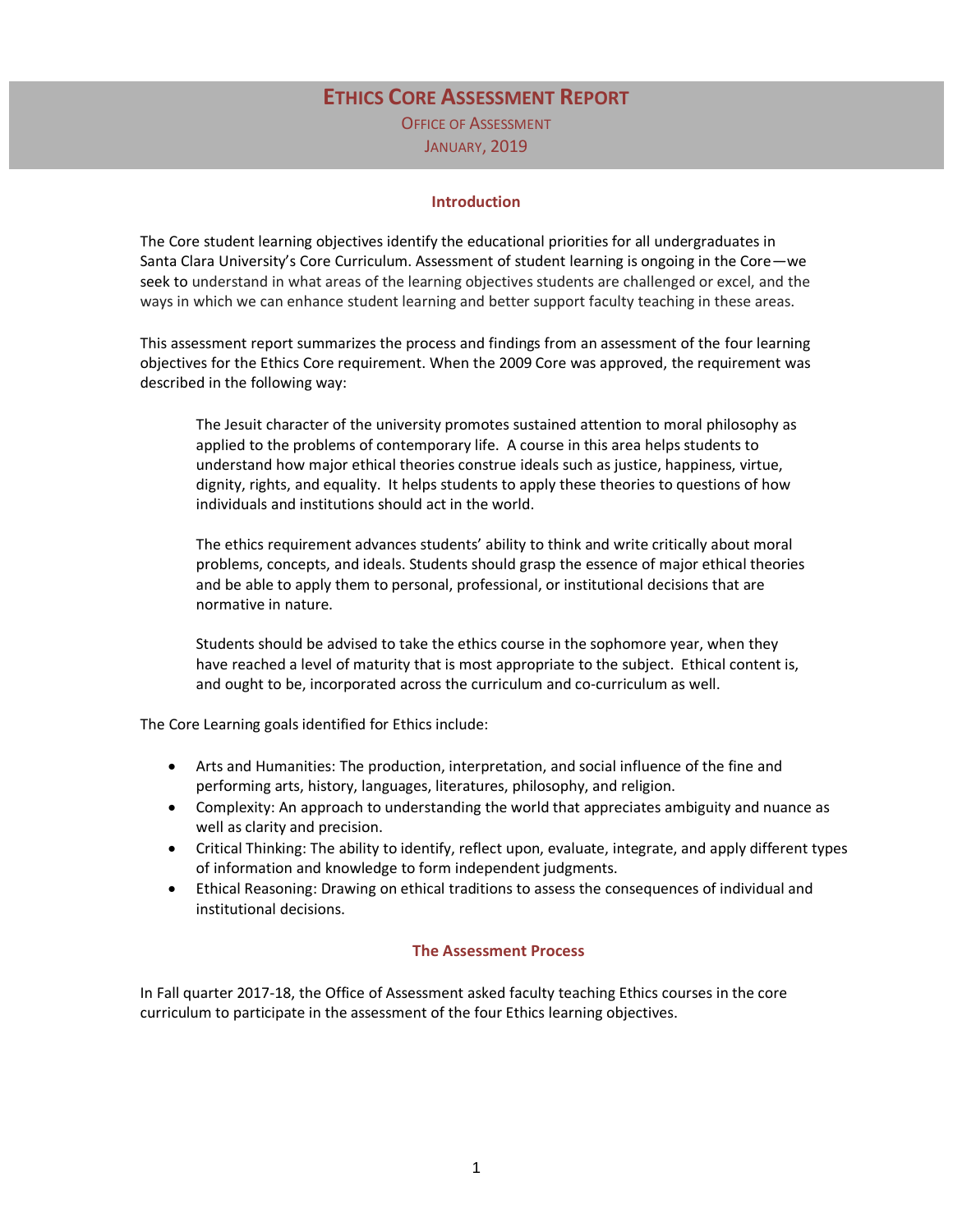

Student work was collected from a random sample of students representing 14% of the 579 enrolled students in the Ethics classes. Faculty teaching the courses identified the assignments or exam questions providing the clearest evidence for student learning with respect to the four learning objectives. The Office of Assessment obtained student work from 81 students from 17 of the 22 classes offered, redacting student and faculty identifiers from this material.

The following quarter, five faculty and one staff member participated in the assessment of the students' work. Each faculty member attended one of two norming sessions to become familiar with the rubric used to score student work (see Appendix). Student learning for each objective was scored on a four-point proficiency scale. After the norming sessions were completed, the remaining student work was distributed among the raters to be scored. About 37% of the work was scored by two raters in order to examine whether the rubric was applied consistently across raters. Inter-rater reliability (IRR) was calculated using the software program AgreeStat<sup>®</sup> for the two learning objectives. The agreement coefficient Gwet's AC2 was interpreted, using simple ordinal weights and Landis-Koch benchmarks (see Table 1).

# Table 1. Agreement Coefficients

| Learning Objective | Gwet's AC2 | <b>Benchmark</b> |
|--------------------|------------|------------------|
| $LO$ 1.1           | 0.61       | Moderate         |
| LO 1.2             | 0.80       | Substantial      |
| LO 1.3             | 0.82       | Substantial      |
| 101.4              | 0.63       | Moderate         |

#### **What We Learned**

All rubric scores given for each learning objective were tabulated and converted into percentages.

LO 1.1: *Students will reason ethically by drawing on major ethical theories and traditions (e.g. virtue ethics, feminist ethics, deontological or consequentialist theories) as a means to normatively assess individual, professional, and institutional decisions, issues, or other matters of ethical significance.*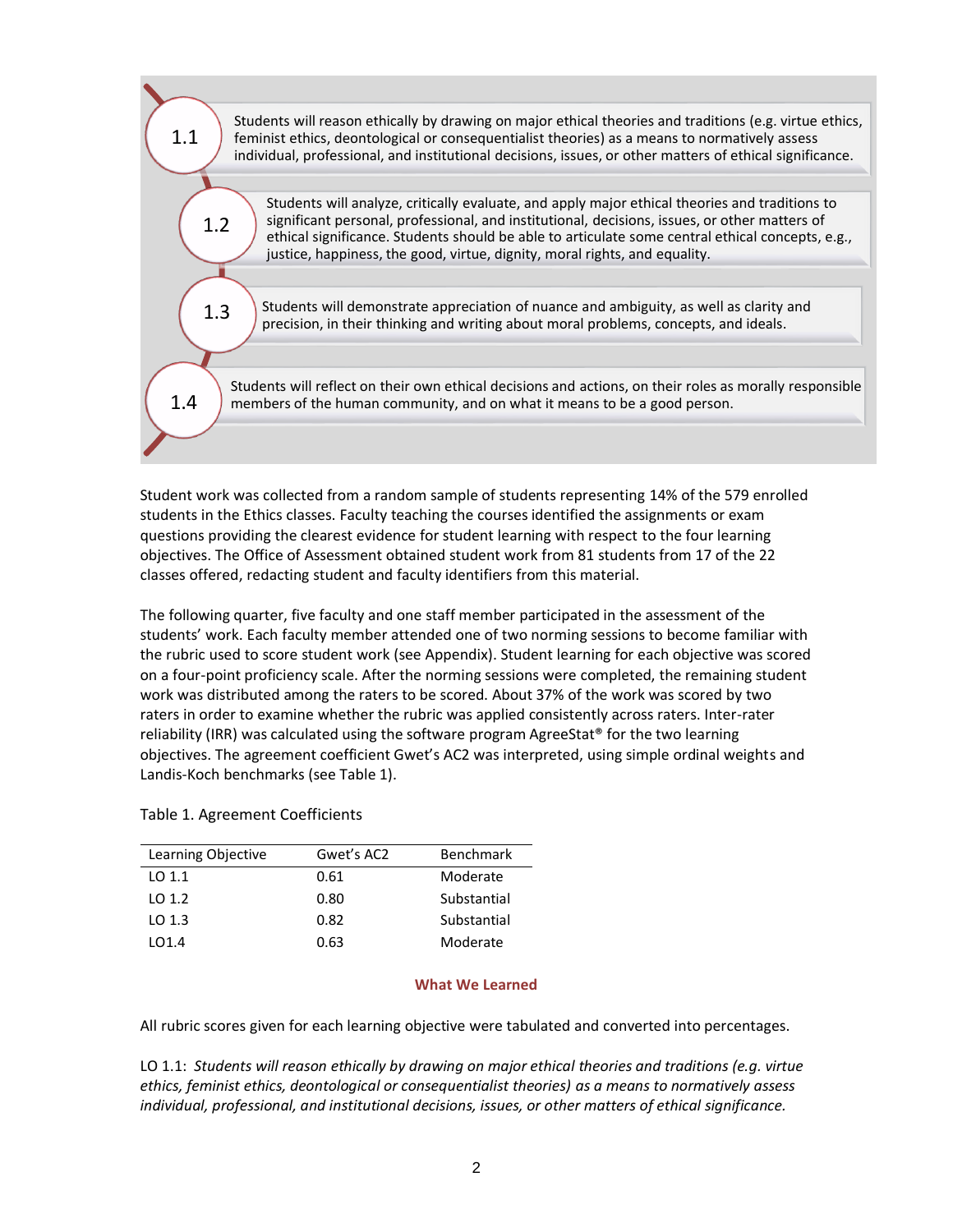Forty-four percent of the student work was judged as proficient or highly proficient for learning objective 1.1 (see Figure 1). Another 29% of student work was judged as approaching proficiency and 16% was rated as not proficient. However, 11% was scored as "no evidence," indicating the scorers did not see evidence that the student work addressed the learning objective at all.



Figure 1. Percent of Rubric Scores for Learning Objective 1.1

LO 1.2: *Students will analyze, critically evaluate, and apply major ethical theories and traditions to significant personal, professional, and institutional, decisions, issues, or other matters of ethical significance. Students should be able to articulate some central ethical concepts, e.g., justice, happiness, the good, virtue, dignity, moral rights, and equality.* 

Proficiency was slightly higher for LO 1.2 with 50% of the student work receiving a score of 3 or 4 (See Figure 2). An additional 29% of the work was scored as approaching proficiency. Compared to LO 1.1, almost the same percent of the work was scored as not proficient (17%) and a much lower percent as showing no evidence of learning pertaining to LO 1.2 (4%).



Figure 2. Percent of Rubric Scores for Learning Objective 1.2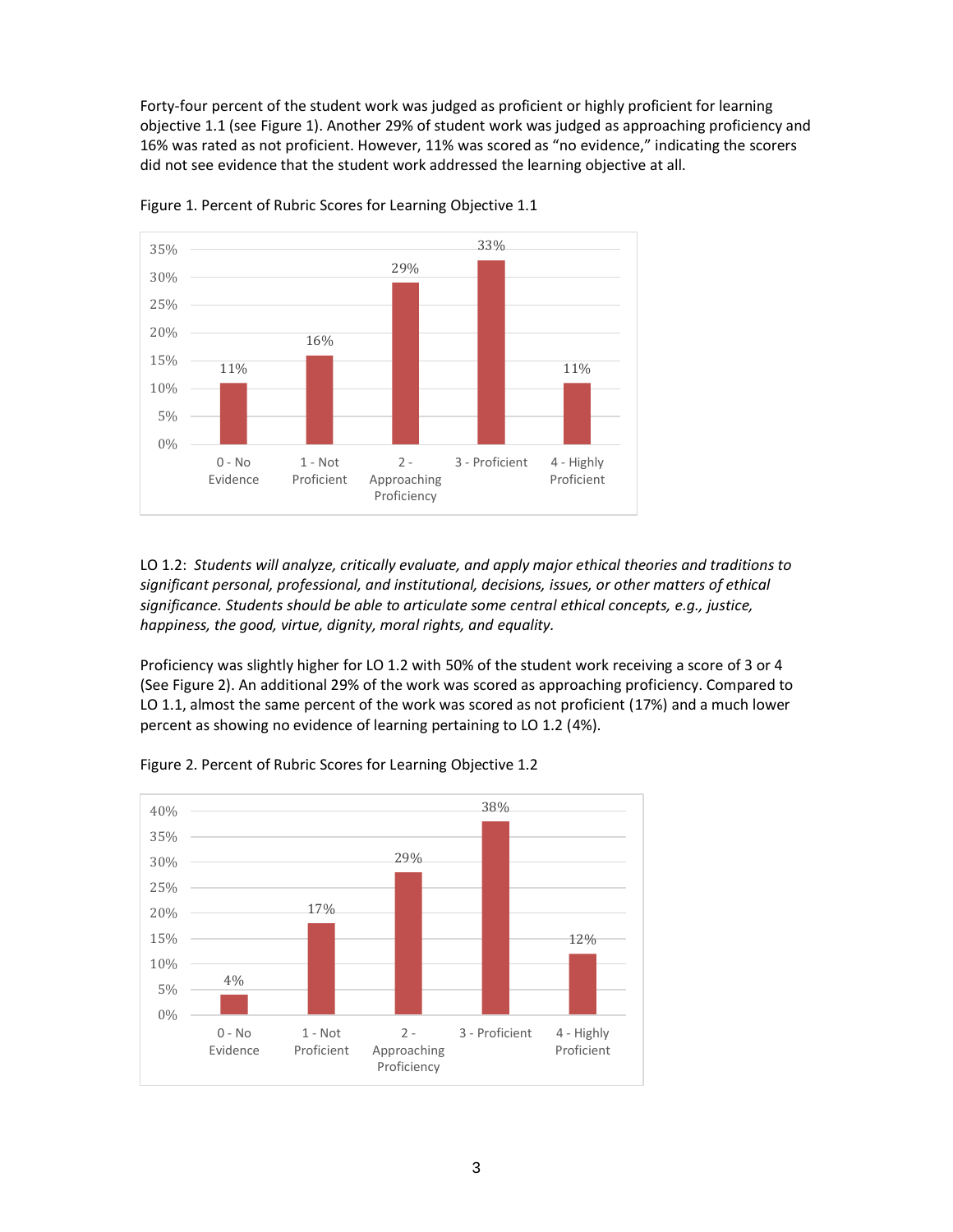LO 1.3: Students will demonstrate appreciation of nuance and ambiguity, as well as clarity and precision, in their thinking and writing about moral problems, concepts, and ideals.

Close to half (46%) of the student work was judged as proficient or highly proficient (See Figure 3), with the same percentage (46%) of work scored as approaching proficiency. Eight percent was scored as not proficient.



Figure 3. Percent of Rubric Scores for Learning Objective 1.3

LO 1.4: Students will reflect on their own ethical decisions and actions, on their roles as morally responsible members of the human community, and on what it means to be a good person.

Only 15% of the student work was rated as proficient or highly proficient for LO 1.4), with another 27% approaching proficiency (see Figure 4). One-third of the student work (33%) was judged as not proficient and an additional 25% of the work submitted did not address the learning objective.



Figure 4. Percent of Rubric Scores for Learning Objective 1.4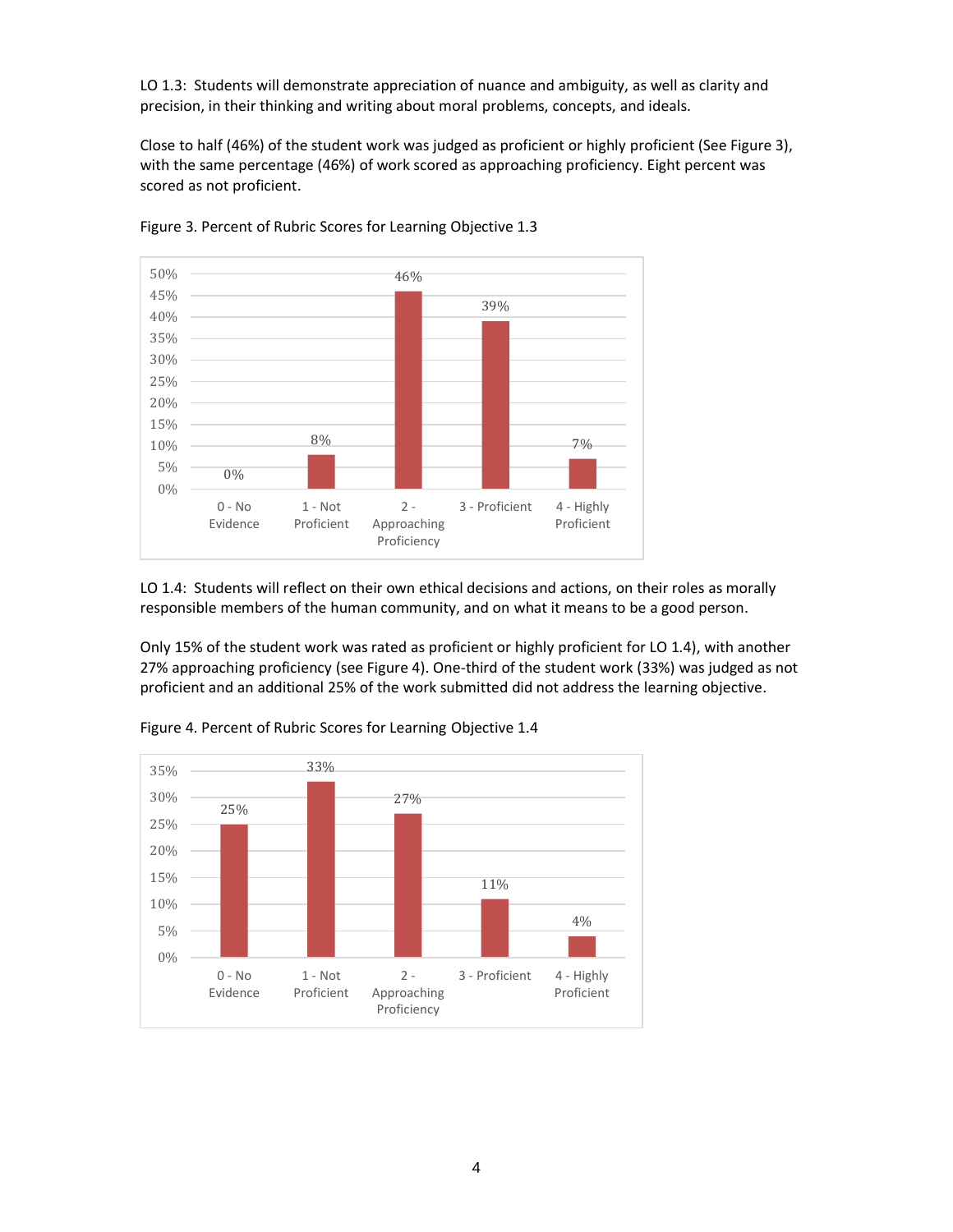# Differences among students

Scores were also examined by selected student characteristics to see if there were statistically significant differences by student gender or race and ethnicity. No statistically significant differences were found for scores by gender or race/ethnicity.

However, differences in scores were found for students taking an ethics core course in their first year compared to students taking the ethics core later in their academic career. In particular, there were significant differences between first-years and more advanced students for LO 1.1 and LO 1.2. As Table 2 shows the mean rubric scores are considerably lower for first-year students than more advanced students.

|          | First-Year Mean $(N = 32)$ | Soph-Senior Mean $(N = 49)$ |  |
|----------|----------------------------|-----------------------------|--|
| $LO$ 1.1 | 1.70                       | 2.50                        |  |
| LO 1.2   | 1.94                       | 2.60                        |  |
| LO 1.3   | 2.30                       | 2.61                        |  |
| LO 1.4   | 1.55                       | 1.42                        |  |

Table 2. Differences in Mean Scores for First-Years and Upper-Class Students

# **Conclusions**

The learning objectives for the Core Ethics area require students to analyze and evaluate theories and concepts, and to apply their analyses to real world problems. Each of the learning objectives asks that students engage in complex cognitive processes that go well beyond recall or demonstrating understanding. Additionally, the learning objectives themselves are multi-dimensional (e.g., 1.2 asks students to "analyze, critically evaluate, and apply major ethical theories and traditions to significant personal, professional, and institutional, decisions, issues, or other matters of ethical significance. Students should be able to articulate some central ethical concepts, e.g., justice, happiness, the good, virtue, dignity, moral rights, and equality."). This complexity can create challenges both for faculty who are designing assignments to be inclusive of all these elements, and students who are responding to assignment prompts.

The faculty who evaluated the student work made some additional observations about students' work for several of the learning objectives. Some of the raters noted an absence of students' clearly drawing on major ethical theories and traditions in work that addressed LO 1.1. Instead, students might make a reference to a theory (e.g., utilitarianism), but not demonstrate explicitly *how* they were using the theory to reason through an ethical issue. LO 1.2 asks students to provide a critical *evaluation* of an ethical theory or tradition, as well as an *application* of that theory or tradition to an ethical issue. Work that received a lower score often fell short on either the critical evaluation or the application.

Another factor, as noted above, is the level of the student. The proportion of student work reaching proficiency does increase when we look at students who are in their second year or beyond. After their first year at SCU and the completion of other formative coursework such as CTW1 and 2 and C & I 1 and 2, students will have gained important skills and practice in critical thinking, writing and analysis, in addition to another year of cognitive maturation. It may be for all of these reasons that we see quite a bit of student work falling into the approaching proficiency category, rather than reaching or exceeding proficiency. Ideally, we would hope to see the average score for students in their second year or above reach a three on all the dimensions of the rubric.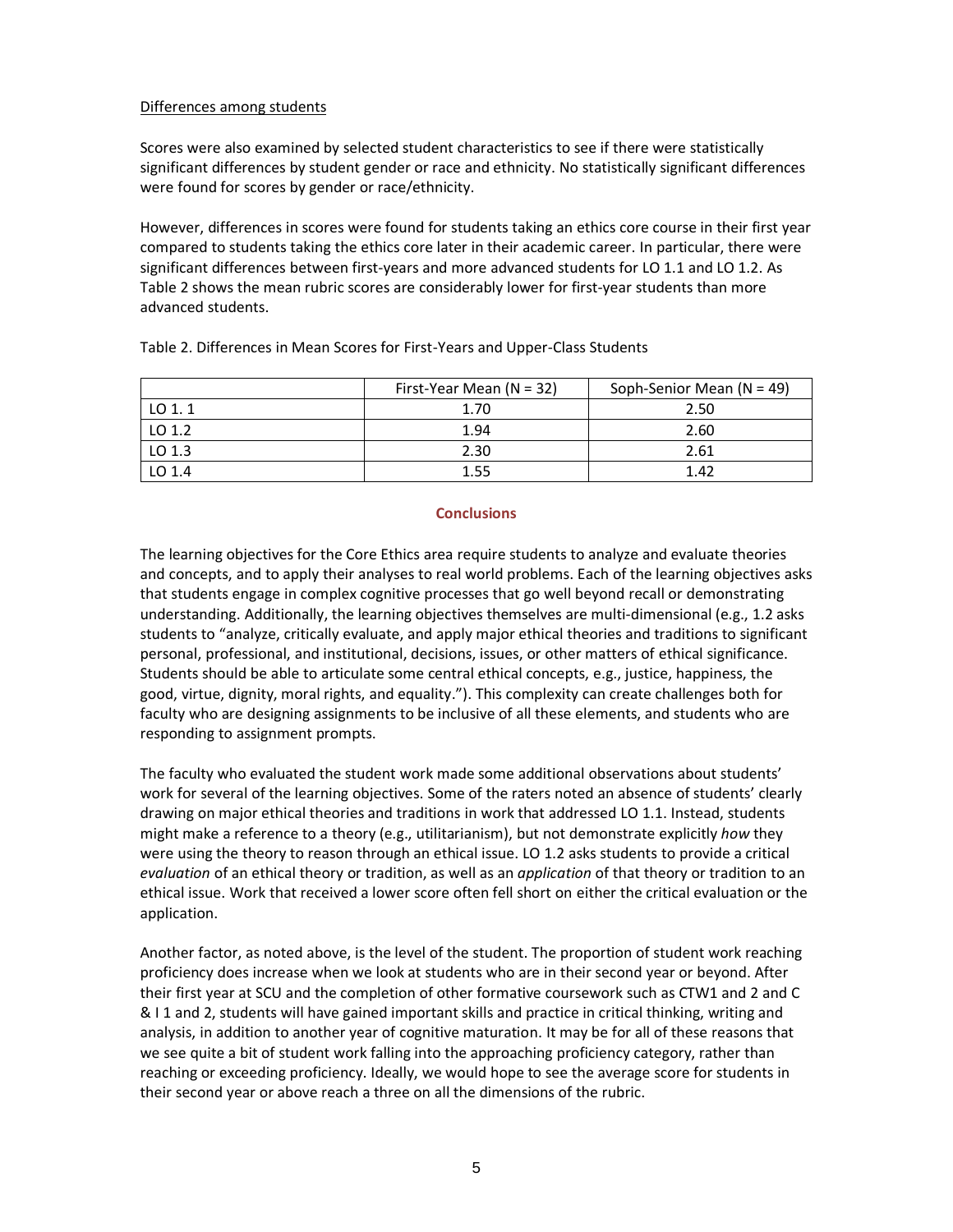The scores for LO 1.4 diverge from those for the other learning objectives. This objective asks students to reflect on their own ethical decisions and actions, on their roles as morally responsible members of the human community, and on what it means to be a good person. It became clear that very little work actually addressed the element of personal reflection, and for this reason, the work was judged as providing no evidence of student learning or a lack of proficiency. It is possible that students are doing this type of work in class discussions, but it did not appear that the students included this type of analysis in the work that was submitted for the assessment.

#### **Recommendations**

- Emphasize the importance of waiting until sophomore year to take the Core Ethics requirement.
	- $\circ$  The lower scores of the first-year students compared to all other students provides support for the recommendation in the approved 2009 Core Proposal that students should be advised to take the ethics course after their first year, when they have reached a level of maturity that is most appropriate to the subject.
- Review the learning objectives and discuss assignment strategies to address LO 1.1 and LO1.2.
	- o Faculty scorers suggested that further discussions take place among faculty teaching Core Ethics courses on how to differentiate between LO 1.1 and 1.2 (or clearly craft assignments that address both). Both learning objectives ask for critical analysis or evaluation and some type of analysis. The Ethics FCC may wish to revisit the phrasing of these learning objectives to clarify them, or provide some additional suggestions for faculty about how to address these. Several faculty scorers expressed interest in developing a repository of assignments that could provide ideas for how to develop clear assignment prompts that address one or more of the learning objectives.
- Discuss how to approach the assessment of LO 1.4.
	- $\circ$  It will also be important for the faculty teaching in the area to discuss the findings for LO 1.4 and how they approach student learning that deals with reflection on decisions, their roles as morally responsible members of the human community, and what it means to be a good person. If most of this objective is addressed through class discussions, for example, can students document their learning in any form?

**Acknowledgments**: The Office of Assessment thanks the Ethics FCC, the faculty teaching Core courses who participated in the assessment, the faculty members who participated as scorers for the student work, and Kyla Inouye, our student assistant, who contributed to the many stages of the assessment process.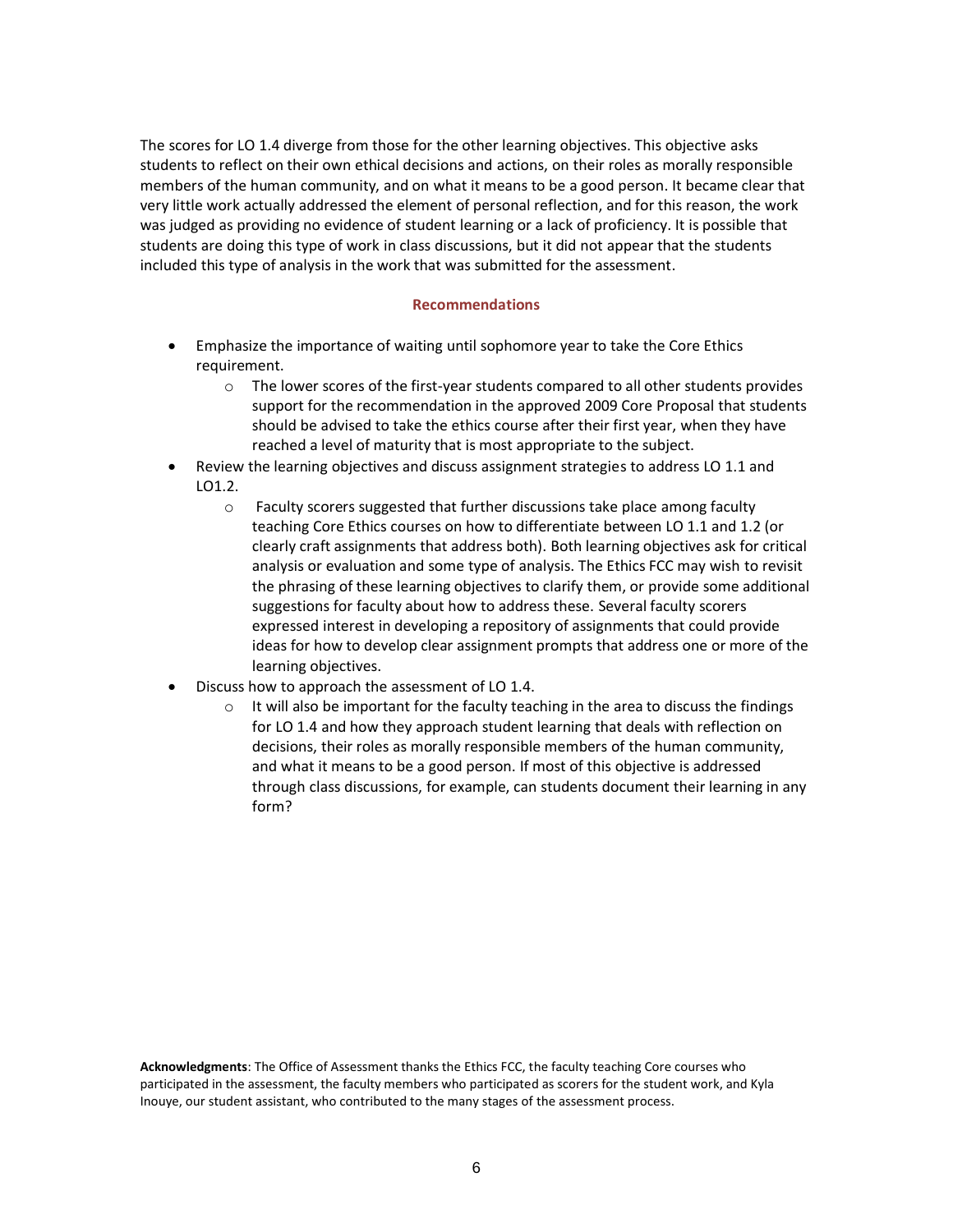# Appendix: Scoring Rubric for Ethics Assessment of Student Learning

| <b>Objective</b>                                                                                                                                                                                                                                                                                                                                                                             | Highly proficient (4)                                                                                                                                                                                                                                                                        | Proficient (3)                                                                                                                                                                                                                                            | Approaching proficiency (2)                                                                                                                                                                                                                                                                                                                  | Not proficient (1)                                                                                                                                                                                                                                                                                 |
|----------------------------------------------------------------------------------------------------------------------------------------------------------------------------------------------------------------------------------------------------------------------------------------------------------------------------------------------------------------------------------------------|----------------------------------------------------------------------------------------------------------------------------------------------------------------------------------------------------------------------------------------------------------------------------------------------|-----------------------------------------------------------------------------------------------------------------------------------------------------------------------------------------------------------------------------------------------------------|----------------------------------------------------------------------------------------------------------------------------------------------------------------------------------------------------------------------------------------------------------------------------------------------------------------------------------------------|----------------------------------------------------------------------------------------------------------------------------------------------------------------------------------------------------------------------------------------------------------------------------------------------------|
| 1.1 Reason ethically by drawing on<br>major ethical theories and<br>traditions (e.g. virtue ethics,<br>feminist ethics, deontological or<br>consequentialist theories) as a<br>means to normatively assess<br>individual, professional, and<br>institutional decisions, issues, or<br>other matters of ethical<br>significance.                                                              | Demonstrates evidence of<br>precise and rigorous ethical<br>reasoning grounded in a<br>comprehensive and clear<br>understanding of major ethical<br>theories or traditions to<br>normatively assess and analyze<br>decisions or issues of ethical<br>significance facing self or<br>society. | Demonstrates evidence of<br>ethical reasoning<br>grounded in a solid<br>understanding of major<br>ethical theories or<br>traditions to normatively<br>assess and analyze<br>decisions or issues of<br>ethical significance facing<br>self or society.     | Demonstrates some<br>evidence of ethical<br>reasoning based on major<br>ethical theories or traditions<br>but the reasoning,<br>understanding of theories or<br>traditions, or the ability to<br>provide a normative<br>assessment of decisions or<br>issues is incomplete or<br>somewhat flawed.                                            | Demonstrates little evidence of<br>ethical reasoning based on<br>major ethical theories or<br>traditions or the reasoning,<br>understanding of theories or<br>traditions, or the ability to<br>provide a normative assessment<br>of decisions or issues is not<br>evident or significantly flawed. |
| 1.2 Analyze, critically evaluate, and<br>apply major ethical theories and<br>traditions to significant personal,<br>professional, and institutional,<br>decisions, issues, or other matters<br>of ethical significance.<br>Students should be able to<br>articulate some central ethical<br>concepts, e.g., justice, happiness,<br>the good, virtue, dignity, moral<br>rights, and equality. | Critically evaluates and<br>thoughtfully applies ethical<br>theories and traditions to a<br>significant ethical question or<br>issue. Response incorporates<br>relevant central ethical concepts<br>appropriately and insightfully.                                                          | Analyzes and provides<br>some critical evaluation in<br>applying ethical theories<br>and traditions to a<br>significant ethical<br>question or issue.<br>Response incorporates<br>central ethical concepts,<br>though they may not be<br>fully developed. | Applies at least one ethical<br>theory or tradition to a<br>significant ethical question<br>or issue, but with little<br>development, analysis, or<br>evaluation, or the<br>application may be flawed.<br>Response is very limited in<br>addressing central ethical<br>concepts-it may do so<br>superficially, or with some<br>inaccuracies. | Applies at least one ethical<br>theory or tradition to a<br>significant ethical question or<br>issue, but do so very<br>superficially or inaccurately.<br>Response may not address<br>central ethical concepts or<br>misapply them.                                                                |